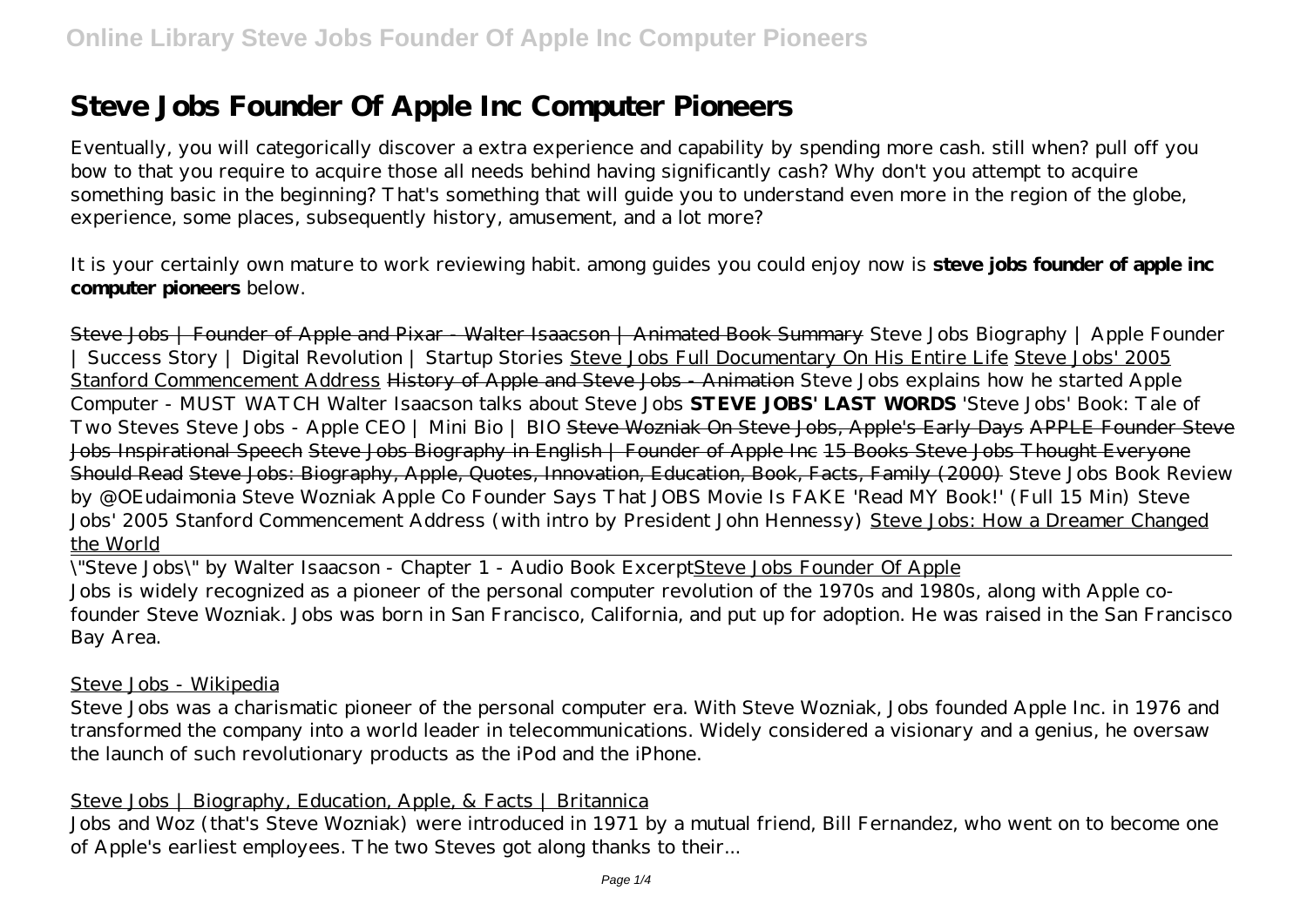# History of Apple: The story of Steve Jobs and the company ...

Steve Jobs (February 24, 1955– October 5, 2011) is best remembered as the co-founder of Apple Computers. He teamed up with inventor Steve Wozniak to create one of the first ready-made PCs. Besides his legacy with Apple, Jobs was also a smart businessman who became a multimillionaire before the age of 30. In 1984, he founded NeXT computers.

#### Biography of Steve Jobs, Co-Founder of Apple Computers

Steve Jobs and Steve Wozniak, co-founders of Apple, in 1977. Getty | Tom Munnecke Before Steve Jobs was the serious, turtleneck-wearing CEO and co-founder of Apple, he was a young guy who would...

# Steve Wozniak on Steve Jobs' personality shift as Apple co ...

Brief History of Steve Jobs and Apple The Beginning of Apple. Apple started with three men—Steve Jobs, Steve Wozniak, and Mike Markkula—who together in the... Jobs' Various Roles at Apple. In 1985, after a long and drawn-out fight with the Apple board, Jobs departed the company... iPod and iPhone. ...

#### Brief History of Steve Jobs and Apple

Steve Jobs and Steve Wozniak co-founded Apple in 1977, introducing first the Apple I and then the Apple II. Apple went public in 1980 with Jobs the blazing visionary and Wozniak the shy genius ...

# Steve Jobs and the Apple Story - Investopedia

Steven Paul Jobs was an American inventor, designer and entrepreneur who was the co-founder, chief executive and chairman of Apple Computer. Apple's revolutionary products, which include the iPod,...

# Steve Jobs - Movie, Quotes & Daughter - Biography

Apple, Inc. is the first company in history to be valued at \$1 trillion. It all began with two men named Steve Jobs and Steve Wozniak. Jobs is known as the marketing expert, while Wozniak brought his tech expertise to the mix. But have you ever wondered how it all began?

# The History Of Apple. Inc - WorldAtlas

She is also co-founder and president of the board of College Track, which prepares disadvantaged high school students for college. Powell Jobs resides in Palo Alto, California, with her three children. She is the widow and heir of Steve Jobs, cofounder and former CEO of Apple Inc. She manages the Laurene Powell Jobs Trust.

#### Laurene Powell Jobs - Wikipedia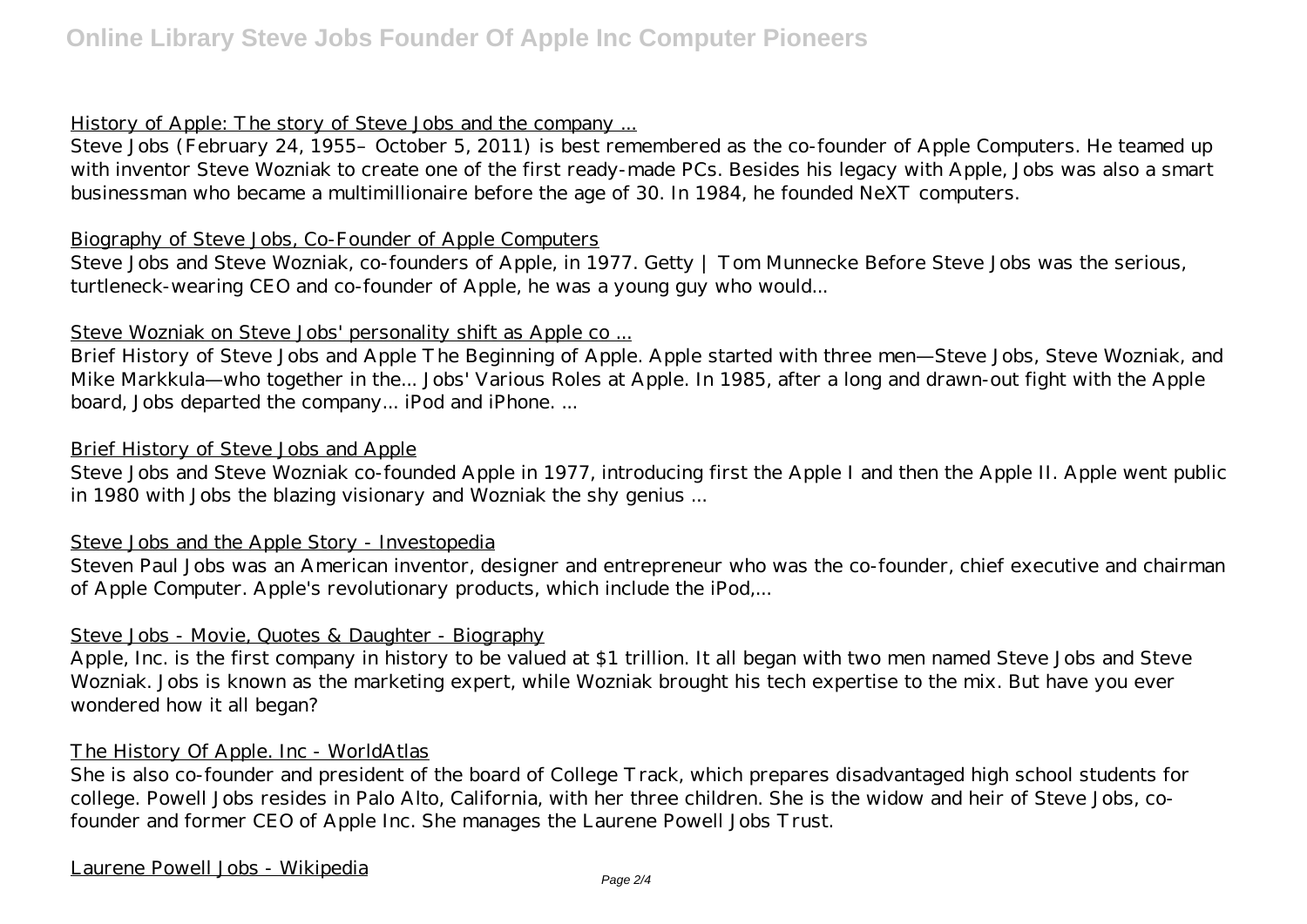# **Online Library Steve Jobs Founder Of Apple Inc Computer Pioneers**

You might have forgotten that Steve Jobs wasn't only the co-founder of Apple, he also headed up Pixar. The Pixar Story is a documentary about the Pixar Animation Studios that premiered back in...

#### 14 Steve Jobs Movies And Documentaries You Can Watch Now ...

Founders Steve Jobs and Steve Wozniak created Apple Computer on April 1, 1976, and incorporated the company on January 3, 1977, in Cupertino, California. For more than three decades, Apple Computer was predominantly a manufacturer of personal computers, including the Apple II , Macintosh , and Power Mac lines, but it faced rocky sales and low market share during the 1990s.

#### History of Apple Inc. - Wikipedia

Steve Jobs, who has fought cancer in recent years and received a liver transplant in 2009, stepped down as Apple's chief executive in August. But his death still came as a shock to many in Silicon...

#### Steve Jobs: founder of Apple dies aged 56 - Telegraph

Stephen Gary Wozniak (/  $w$  z n i æ k /; born August 11, 1950), (p18) (p27) also known by his nickname "Woz", is an American electronics engineer, programmer, philanthropist, and technology entrepreneur.In 1976, he co-founded Apple Inc. with partner and co-founder Steve Jobs, which later became the world's largest information technology company by revenue and the largest company in the ...

#### Steve Wozniak - Wikipedia

Steve Jobs Steve Jobs (1955-2011) was one of the co-founder of Apple computers, a technology organization that contributes in inventing revolutionary technologies.

# Steve Jobs biography and quotes, co-founder of Apple ...

Apple Computer Company was founded on April 1, 1976, by Steve Jobs, Steve Wozniak, and Ronald Wayne as a business partnership. The company's first product is the Apple I, a computer designed and hand-built entirely by Wozniak. To finance its creation, Jobs sold his only motorized means of transportation, a VW Microbus, for a few hundred dollars, and Wozniak sold his HP-65 calculator for US\$500 ...

#### Apple Inc. - Wikipedia

There have been very few tech CEOs that have had a cult following but the one who has had is Apple co-founder Steve Jobs. Jobs is credited for turning around Apple's fortunes from being a floundering tech company into a tech behemoth. Jobs' influence is still strong at Apple and the products the company makes.